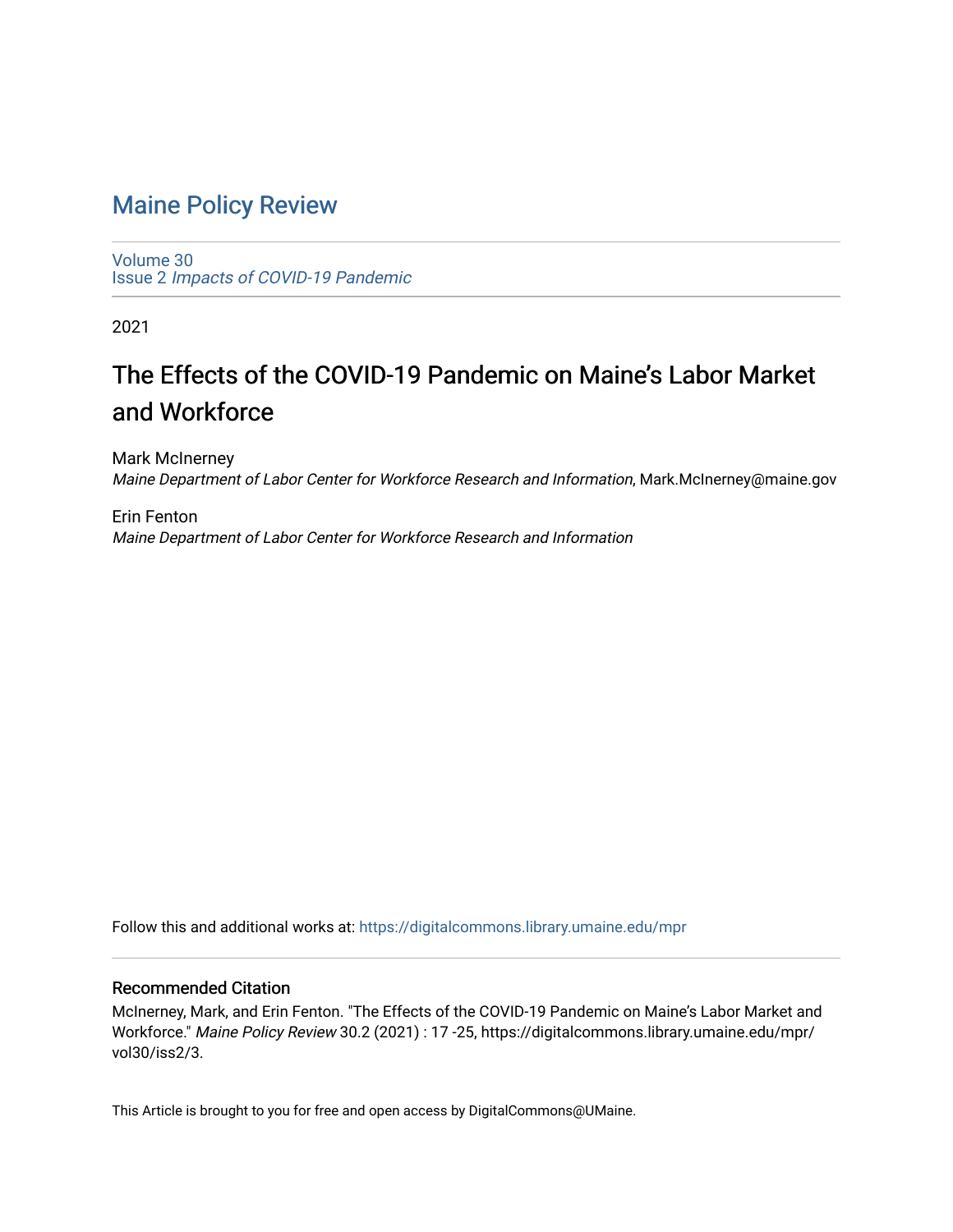# The Effects of the COVID-19 Pandemic on Maine's Labor Market and Workforce

by Mark McInerney and Erin Fenton

#### Abstract

This article uses a variety of data sources to examine the pandemic's impact on the labor market in Maine, first by putting it in the context of past recessions, then by assessing telework suitability across occupations, and finally by exploring the differential job losses that occurred during the pandemic by sector and by gender and educational attainment.

#### INTRODUCTION

The COVID-19 pandemic led to unprecedented<br>disruptions in the labor market with widespread job losses and dramatically changed how and where jobs are performed. These disruptions were spread throughout the labor market, though persistent job losses have been concentrated in a few sectors. Workers in certain occupations were able to transition to telework while workers in others were not. This article uses a variety of data sources

to examine the pandemic's impact on the labor market in Maine, first by putting it in the context of past recessions, then by assessing telework suitability across occupations, and finally by exploring the differential job losses that occurred during the pandemic by sector and by gender and educational attainment. Taken together, these data sources shed light on the uneven impact of, and ongoing recovery from, the COVID-19 pandemic on workers and employers.

# COVID-19 PANDEMIC RECESSION COMPARED TO PAST RECESSIONS

The unique circumstance of the pandemic-induced recession differentiates it from past recessions in terms of severity, sectors affected, and pace of recovery. Job losses during the Great Recession that began in 2007 were severe, and the recovery from those losses was protracted; it took

nearly nine years for total nonfarm jobs to return to prerecession levels. In contrast, the recession that began in February 2020 resulted in sharper initial job losses than any of the past seven recessions, but a recovery that began at a much quicker pace. At the height of the Great Recession, approximately 5 percent of nonfarm jobs were lost. Approximately 15 percent of

jobs were lost at the early onset of the pandemic, and jobs remain 4.3 percent below prepandemic levels as of April 2021 (Figure 1).

During the Great Recession, the construction and manufacturing sectors experienced the most substantial job losses as demand for housing and goods decreased. The total number of manufacturing jobs never fully recovered to levels seen before the Great Recession. While the construction sector did shed jobs in the spring of 2020, it has since rebounded with total jobs above prepandemic levels. The manufacturing sector too has recovered quickly with total

#### FIGURE 1: Job Change in Maine over the Last Eight Recessions

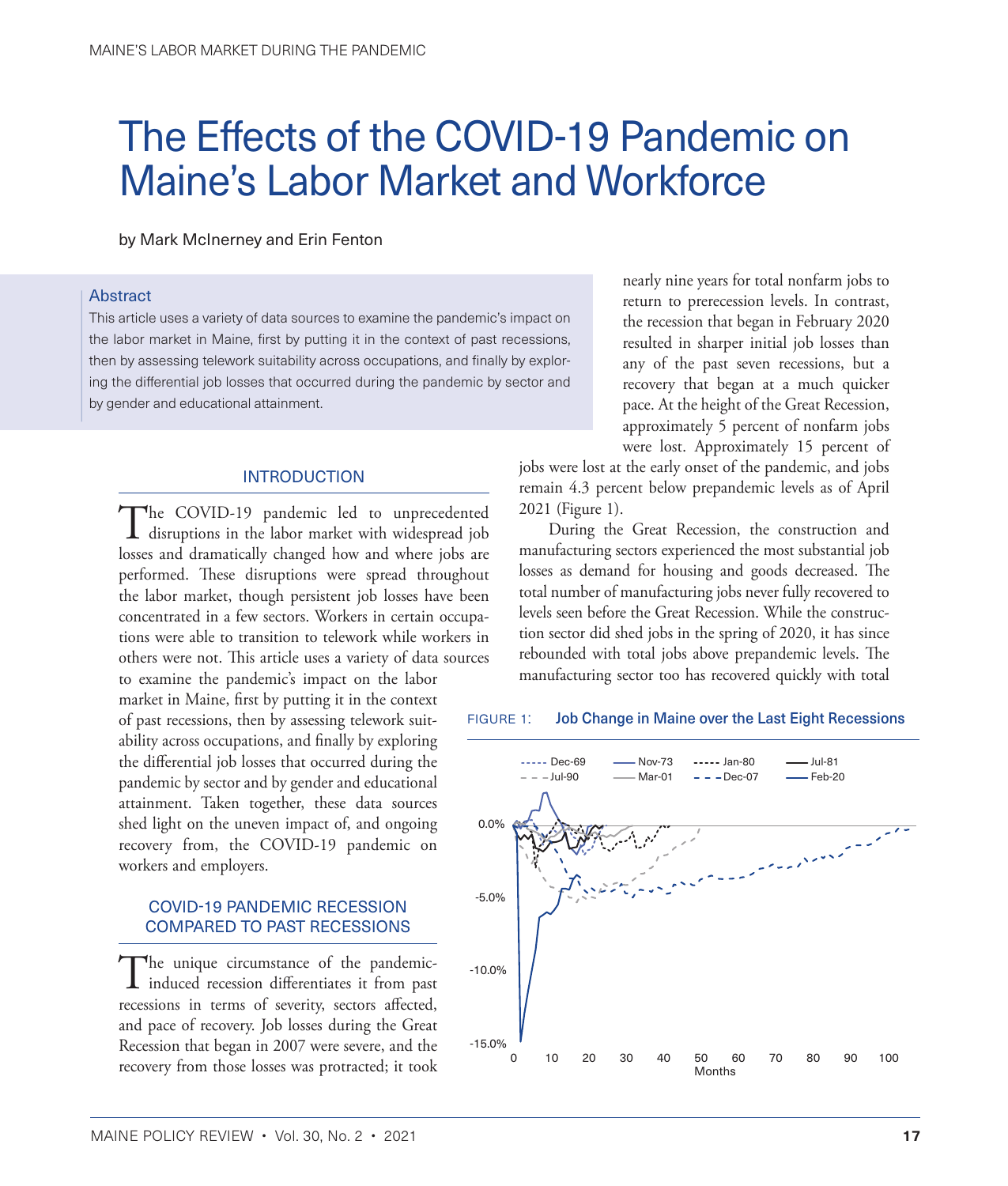

#### <span id="page-2-0"></span>figure 2: Net Job Losses by Sector in Maine in Last Two **Recessions**

Source: Maine Department of Labor, Center for Workforce Research and Information, Current Employment Statistics. [https://www.maine.gov/labor/cwri](https://www.maine.gov/labor/cwri/ces.html) [/ces.html.](https://www.maine.gov/labor/cwri/ces.html)

Notes: Net job losses calculated using the minimum monthly job total by sector during the recession and subtracting the maximum monthly job total by sector for the time period prior to the recession.

staffing levels near, though slightly below, prepandemic levels (Figure 2). The sudden switch to remote work for many has decoupled place of work from place of residence, leading some to seek housing away from densely populated urban areas. This has led to increased demand for new residential construction in Maine. Demand for construction also increased because of renovation projects as people spent more time at home. During the COVID-19 recession, job losses have been concentrated in leisure and hospitality, retail trade, educational services (public and private, K–12, and higher education) and health care and social assistance.<sup>1</sup>

## **TELEWORK**

The impact of the pandemic on employment differs<br>from other periods of economic disruption not only in the pace of job loss and recovery, but also in the way it transformed how workers perform their jobs. Public safety measures associated with the pandemic, such as social distancing, led to the rapid implementation of telework across many, but not all, occupations. Telework flexibility may have prevented some pandemic-related job loss, but access to telework was unequal across occupations.

Using an occupational classification method created by Dingel and Neiman ([2020\)](#page-9-1) and Occupational Employment and Wage Statistics data, we identified over 160,000 Maine jobs for which telework may be substituted for in-person work; however, telework likely is not possible for over 400,000 additional Maine jobs (Table 1). Telework-suited jobs appear in management, business and financial, architecture and engineering, sales, office and administrative support, and education- and training-related occupations. Occupations in which goods or services are produced or delivered in person, including production, construction, installation and repair, direct-service health care, and food-service-related occupations were identified as not suited to telework. Many of the occupations identified as suited for telework are performed in an office and often require higher levels of educational attainment or skills for entry.

About 59 percent of jobs suited to telework typically require educational attainment beyond a high school diploma, and about 51 percent require a bachelor's degree or higher for entry (Figure 3). There were no jobs in the construction and extraction, food service, buildings and grounds cleaning, and maintenance and transportation occupations identified as suited to telework. The overwhelming majority of jobs in protective service, installation maintenance and repair, farming, fishing, and forestry occupations were also identified as not suited to telework.

Between July and September of 2020, the US Bureau of Labor Statistics conducted a national survey of businesses to better understand how their operations were affected by the pandemic. Most Maine businesses, 57 percent, reported no telework arrangements either before or during the pandemic, while about 27 percent of businesses reported that they increased telework during the pandemic, accounting for approximately 263,000 jobs in Maine[.2](#page-9-0) An additional 17 percent of businesses reported having some telework arrangements already in place before the pandemic (Table 2).

The US Census Bureau implemented a new, experimental Household Pulse Survey to quickly collect information about the impact of the pandemic on households[.3](#page-9-0) Data collected between February 17 and March 1,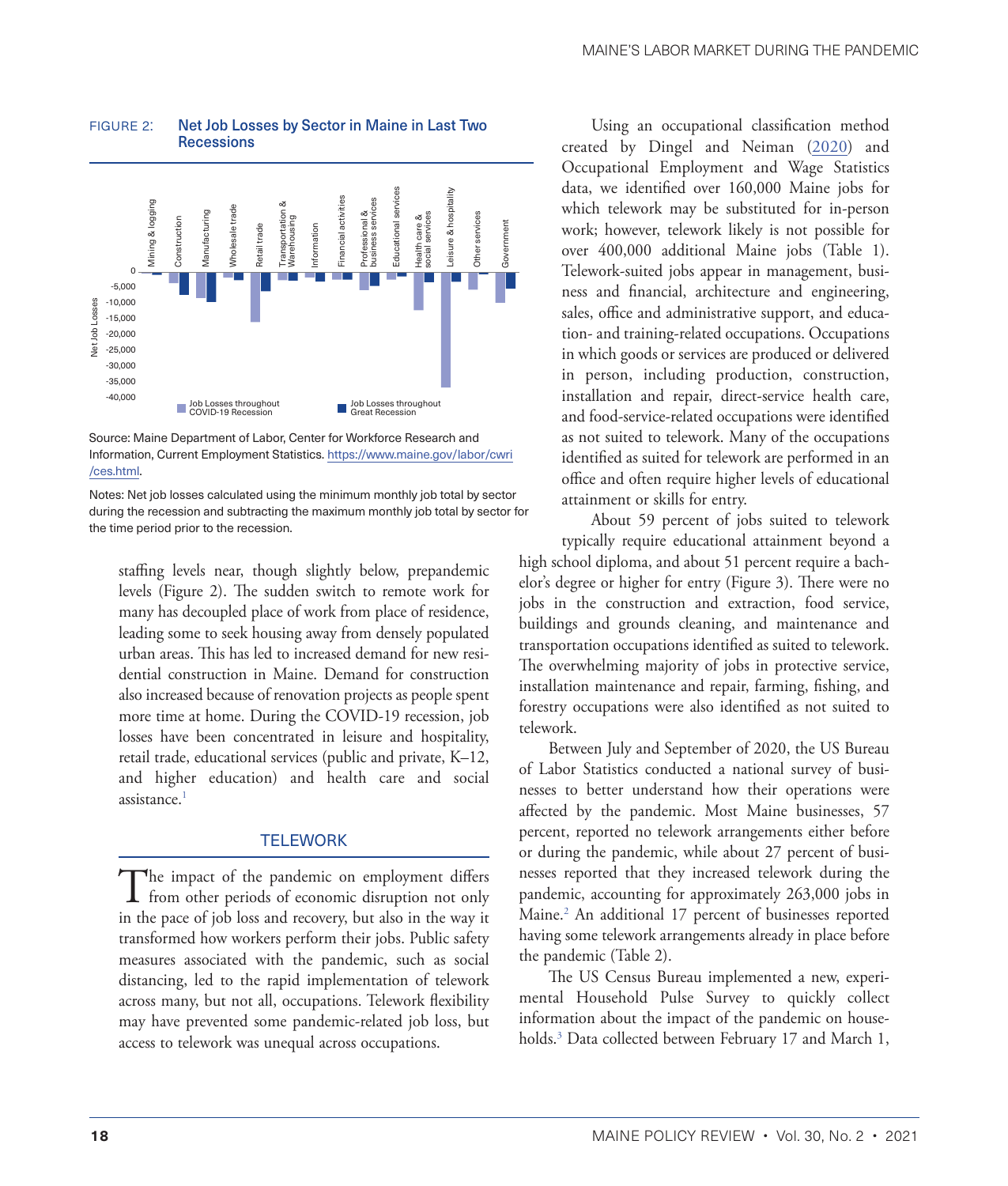## table 1: Estimated Occupational Employment Suited to Telework

| Major occupation group                              | Employment<br>suited to<br>telework | High-wage<br>employment<br>suited to telework |
|-----------------------------------------------------|-------------------------------------|-----------------------------------------------|
| 11 Management                                       | 26,992                              | 26,992                                        |
| 13 Business and financial operations                | 16,060                              | 16,060                                        |
|                                                     | 590                                 | 590                                           |
| 15 Computer and mathematical                        |                                     |                                               |
| 17 Architecture and engineering                     | 5,544                               | 5,544                                         |
| 19 Life, physical, and social science               | 1,963                               | 1,963                                         |
| 21 Community and social service                     | 2,175                               | 2,175                                         |
| 23 Legal                                            | 3,380                               | 3,380                                         |
| 25 Education, training, and library                 | 26,830                              | 24,280                                        |
| 27 Art, design, entertainment, sports,<br>and media | 5,644                               | 3,534                                         |
| 29 Healthcare practitioners and<br>technical        | 1,022                               | 1,022                                         |
| 31 Healthcare support                               | 278                                 | $\Omega$                                      |
| 33 Protective service                               | 185                                 | 155                                           |
| 35 Food preparation and serving<br>related          | 0                                   | 0                                             |
| 37 Building and grounds cleaning and<br>maintenance | 0                                   | 0                                             |
| 39 Personal care and service                        | 5,010                               | $\Omega$                                      |
| 41 Sales and related                                | 9,810                               | 8,900                                         |
| 43 Office and administrative support                | 55,175                              | 10,966                                        |
| 45 Farming, fishing, and forestry                   | 45                                  | 45                                            |
| 47 Construction and extraction                      | 0                                   | 0                                             |
| 49 Installation, maintenance, and<br>repair         | 30                                  | 0                                             |
| 51 Production                                       | 136                                 | 26                                            |
| 53 Transportation and material<br>moving            | 0                                   | 0                                             |
| Total                                               | 160,870                             | 105,633                                       |

Source: Maine Department of Labor, Center for Workforce Research and Information, Occupational Employment and Wage Statistics. [https://www.maine.gov/labor/cwri/](https://www.maine.gov/labor/cwri/oes.html) [oes.html](https://www.maine.gov/labor/cwri/oes.html). Classification of occupations for which telework is possible is from Dingel and Neiman (2020).

2021, show that 34 percent of households in Maine reported that at least one adult had substituted some or all of their in-person work for telework, which was similar to the national average of 36 percent. This data points to a dramatic change in work environments that persists one year into the pandemic, with one-third of households with an adult working in a different location, usually their home.

According to the February 17–March 1, 2021, Household Pulse Survey, Maine workers with higher levels of educational attainment were substantially more likely to report that they substituted telework for in-person work (Figure 4). Half of all workers with a bachelor's degree or higher reported teleworking, while less than 15 percent of workers with a high school diploma, GED, or lower level of educational attainment reported teleworking. These responses mirror the occupational suitability to telework findings discussed earlier: occupations that typically require a higher level of educational attainment for entry were more suited for telework.

Many jobs quickly switched to telework in March 2020, but the data presented here show that the majority of private Maine employers did not implement telework before or during the pandemic. Workers in occupations suited to telework were more likely have higher levels of educational attainment and were more likely to be insulated from the severe job losses of spring 2020, which were primarily concentrated within sectors not suited for telework.

# JOB LOSSES AND RECOVERY IN MAINE

A total of 94,500 nonfarm jobs were lost<br>in Maine from February to April 2020. The 545,400 nonfarm jobs in April was the lowest reported since October 1996. Because of the nature of the COVID-19 pandemic's restrictions, including social-

distancing requirements, these losses were concentrated in sectors that typically require close contact with customers, clients, students, or coworkers. The leisure and hospitality, health care and social assistance, education services (public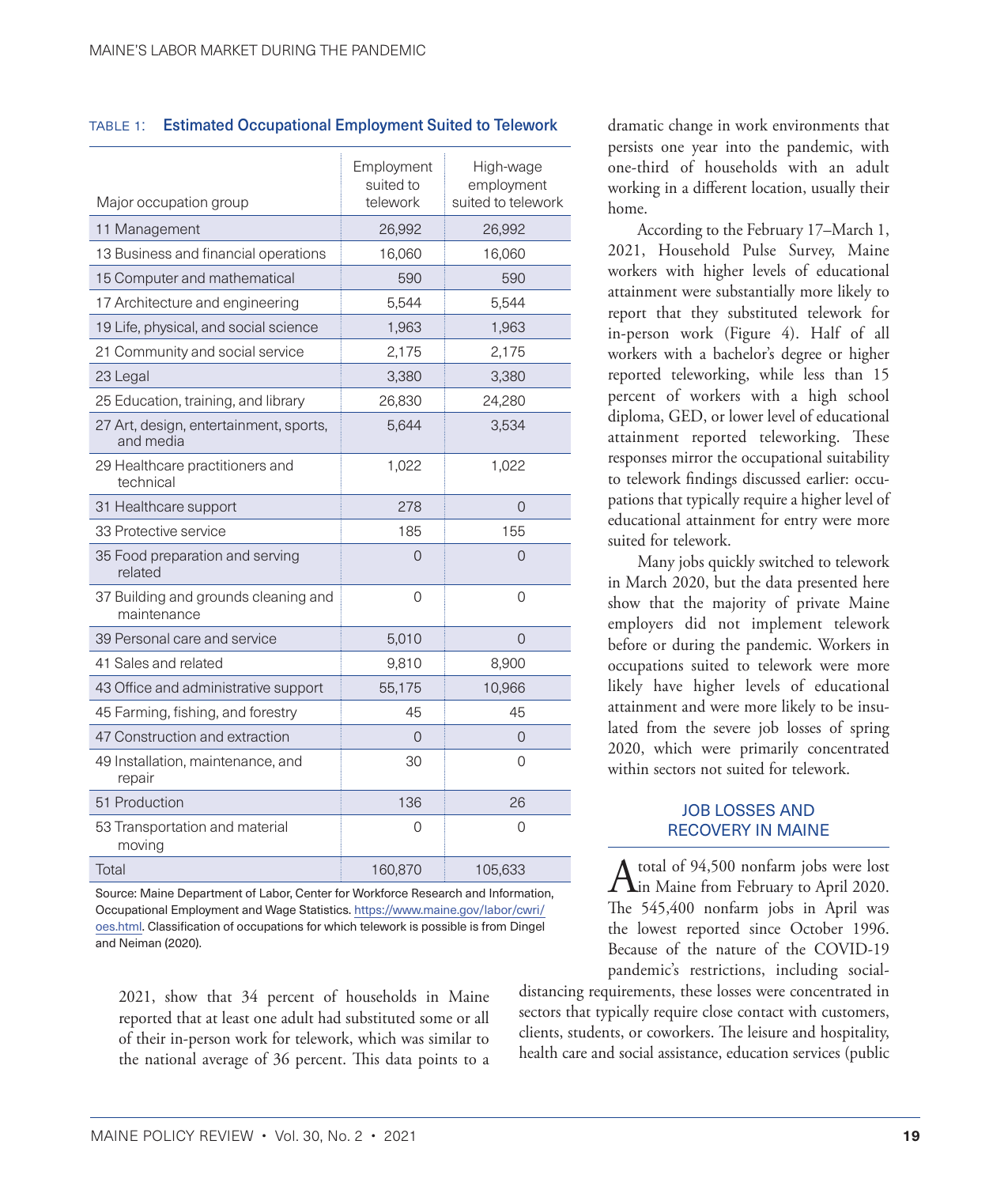

#### FIGURE 3: Employment Suited to Telework by Typical Education Needed for Entry

Source: Typical education needed for entry for detailed occupations data comes from the US Bureau of Labor Statistics, Occupational Projections, Education and Training Assignments by Detailed Occupation [\(https://](https://www.bls.gov/emp/tables/education-and-training-by-occupation.htm) [www.bls.gov/emp/tables/education-and-training-by-occupation.htm\)](https://www.bls.gov/emp/tables/education-and-training-by-occupation.htm).

# table 2: Private Sector Establishments and Telework Arrangements During Pandemic

|                                             | Establishments |           | Employment |            |
|---------------------------------------------|----------------|-----------|------------|------------|
| Area                                        | %              | Number    | $\%$       | Total      |
| Increased telework arrangements             |                |           |            |            |
| <b>United States</b>                        | 30.9%          | 2,611,007 | 54.3%      | 68,550,503 |
| Maine                                       | 27.1%          | 12.003    | 50.5%      | 263.059    |
| No change in existing telework arrangements |                |           |            |            |
| <b>United States</b>                        | 17.6%          | 1,489,250 | 9.8%       | 12,400,849 |

| United States | 17.6% | 1.489.250 | $9.8\%$ | 12,400,849 |
|---------------|-------|-----------|---------|------------|
| Maine         | 16.8% | 7.468     | 10.6%   | 55.067     |

No telework at this location both before and after the coronavirus pandemic

| United States | 52.3% | 4.417.171 | 36.9% | 46.555.019 |
|---------------|-------|-----------|-------|------------|
| <b>Maine</b>  | 56.7% | 25.148    | 39.3% | 204.717    |

Source: US Bureau of Labor Statistics, Business Response Survey, State Table 14. [https://www.bls.gov/brs/2020-results.htm.](https://www.bls.gov/brs/2020-results.htm)

Notes: These data were collected July 20–September 30, 2020. US BLS: The reference period for the survey was from January 1, 2020 (before the pandemic) through the date that the survey was completed. The data were collected from private-sector establishments only; government establishments were not surveyed. As a result, the estimates of establishments and employment refer to private-sector establishments and employment.





[html](https://www.census.gov/programs-surveys/household-pulse-survey/data.html)). Data collected from February 17 through March 1, 2021.

Note: Percentage Yes and No columns will not sum to 100% due to households that did not report the information.

and private, K–12 and higher education) sectors had the greatest net job losses after 14 months.

Nearly 50 percent of Maine's leisure and hospitality jobs were lost from February to April 2020, compared to 5 percent to 20 percent of jobs lost in most other sectors. Healthcare and social assistance providers, including childcare, and offices of dentists, chiropractors, and physical or massage therapists, closed or operated at a reduced capacity during the pandemic. Reductions in state and local government jobs occurred primarily in public schools and colleges due to the suspension or reduction of in-person learning, as was also the case in private educational services. As classes moved to online and hybrid models, the number of support staff at schools and colleges was reduced. The retail environment has also been affected in many ways, including a shift to online shopping and an increased demand for groceries as more consumption took place at home.

A jobs recovery began in May 2020 and accelerated in June before gradually slowing throughout the fall. The recovery gained momentum again in early 2021 as the state added 9,600 jobs in the first four months of the year. Through April 2021, the total number of nonfarm jobs had increased 65,400 from a year prior, when the pandemic first forced many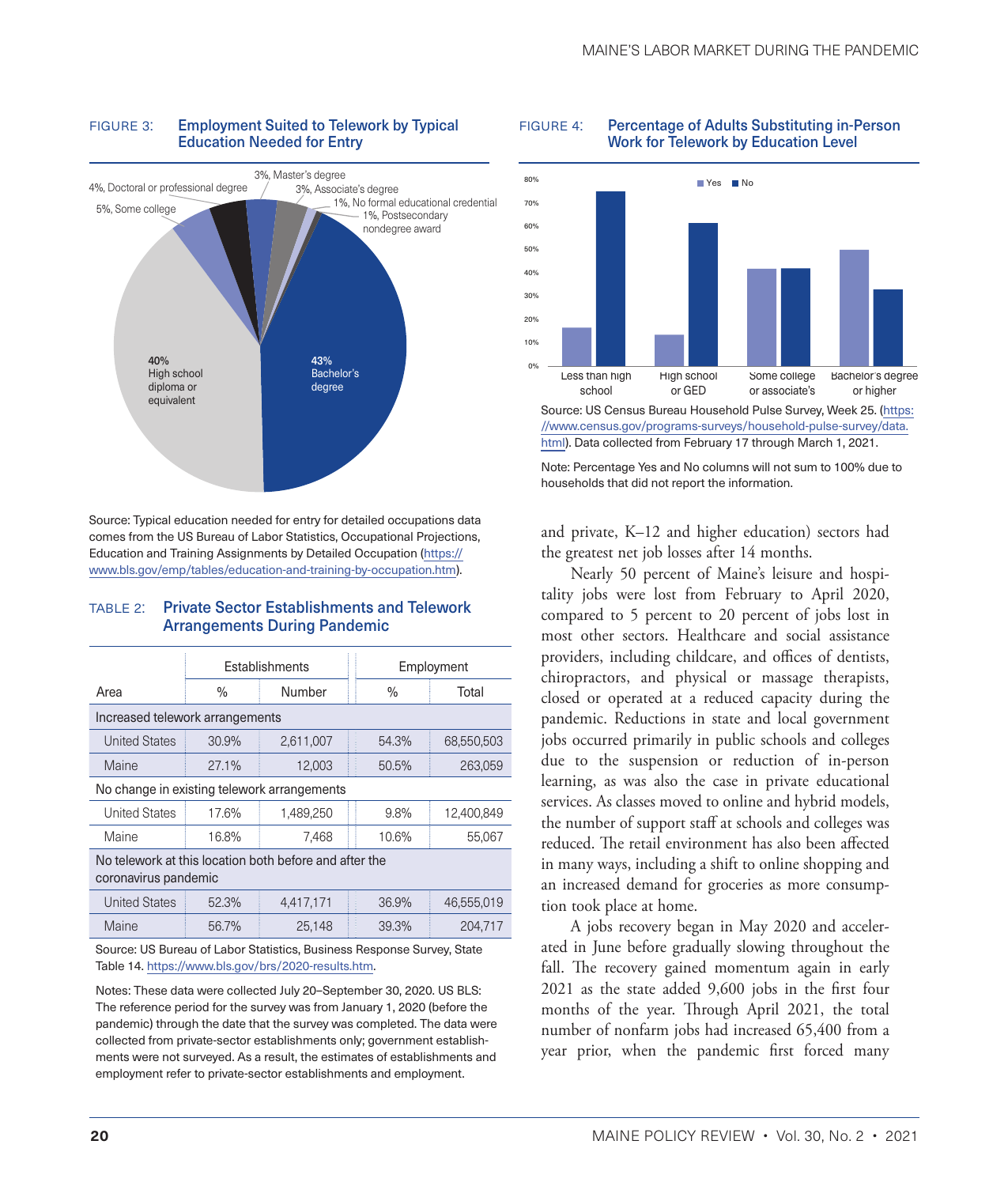<span id="page-5-0"></span>workplaces to close or reduce operations (Figure 5). The largest gains over the year were in the sectors that had the greatest job losses at the outset of the pandemic: leisure and hospitality, retail trade, health care and social assistance, and manufacturing.

Despite these gains, jobs remained down compared to the previous year in the most affected sectors. Overall, there were 4.6 percent fewer jobs than 14 months prior. This was similar to, but slightly lower than, the national net decrease of 5.4 percent of jobs over the same time. Some sectors, including construction and professional and business services sectors, have fully recovered; retail trade, manufacturing, and a few other sectors have nearly returned to prepandemic staffing levels.

# DIFFERENTIAL JOB LOSS AND RECOVERY PATTERNS

Rates of job loss and subsequent recovery<br>differ across demographic groups. Women have experienced higher rates of job loss than men, and job recovery to date is uneven across sectors. Three data sources were employed to better understand these dynamics, Maine's Current Employment Statistics (CES) data, the US Census Bureau's Quarterly Workforce Indicators (QWI), and continued unemployment insurance claims from the Maine Bureau of Unemployment Compensation.

First, QWI data were used to determine the share of employment by industry and by gender and educational attainment using annual average employment counts from the second quarter of 2019 through the first quarter of 2020. These shares by demographic characteristic were then applied to monthly CES job estimates from February 2020 to April 2021.

Unemployment insurance claims, which include demographic characteristics of claimants such as gender and educational attainment, were also used. For this analysis, we included continued unemployment insurance claims from the regular state unemployment system, state extended benefits (available during periods of high unemployment), and temporary federal unemployment programs established under the CARES Act (Pandemic Unemployment Assistance and Pandemic Emergency Unemployment Compensation).

#### FIGURE 5: Change in Jobs by Sector in Maine



Source: Maine Department of Labor, Center for Workforce Research and Information, Current Employment Statistics. [https://www.maine.gov/labor/cwri/ces.html.](https://www.maine.gov/labor/cwri/ces.html)

> From February 2020 through April 2021, there was a net decrease of 29,200 jobs across sectors. Of that, using QWI employment shares by gender, we estimate that 16,100 jobs were lost by women and 13,100 by men (Figure 6). This 55 to 45 percent disparity is explained by the fact that women held the majority of wage and salary jobs in sectors most affected by the pandemic: leisure and hospitality, educational services (public and private, K–12 and higher education), and health care and social assistance.

> Along with the decrease in jobs largely driven by reduced labor demand, labor supply sharply contrasted during the pandemic. The share of the population age 16 and over in the labor force remains 2.5 percentage points lower than in February 2020, although it has risen 1.5 points from spring 2020 to spring 2021. If labor force participation as of April 2021 matched that of 14 months earlier, 28,300 additional people would be in the labor force. Multiple pandemic-related factors are contributing to the decrease in labor force participation including fewer available job openings, personal safety concerns, school closures and hybrid learning models, and a lack of childcare.<sup>4</sup>

> The QWI data provides information on jobs by educational attainment for workers age 25 and over. It does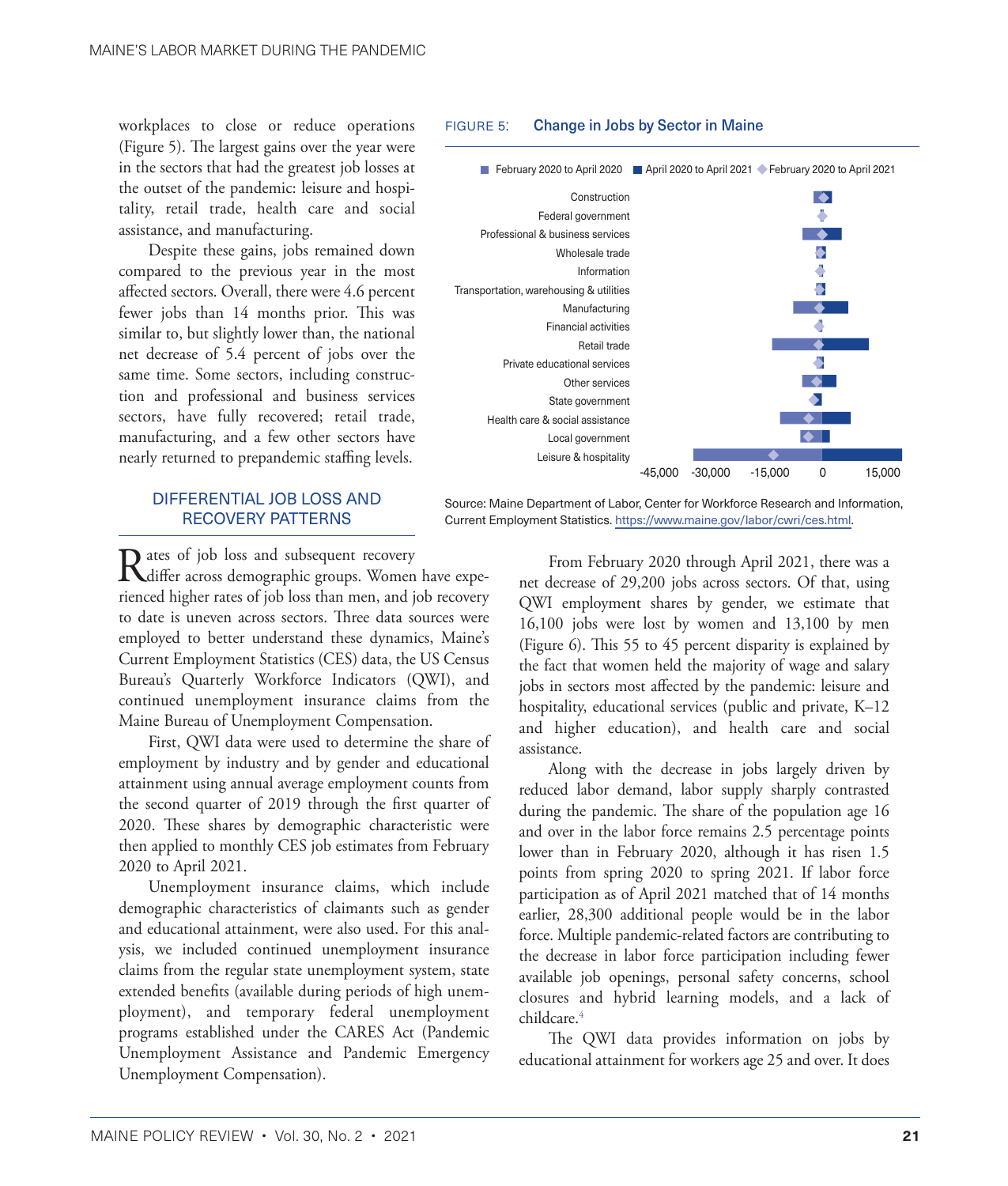

#### FIGURE 6: Change in Jobs by Gender by Sector in Maine, February 2020 to April 2021

Source: Maine Department of Labor, Center for Workforce Research and Information, Current Employment Statistics. [https://www.maine.gov/labor/cwri/ces.html.](https://www.maine.gov/labor/cwri/ces.html)

Share of employment by gender obtained from the Census Bureau Quarterly Workforce Indicators.

not provide that information for younger workers because many have not yet completed their high school or college education. At 17.6 percent, workers under 25 experienced the sharpest job reduction in the year between the third quarter of 2019 and the third quarter of 2020. Among those age 25 and over, the number of jobs was down 10 percent for those who had not attained a diploma, 9.5 percent for those with a high school diploma or equivalent, 8.7 percent for those with some college or an associate's degree, and 7.4 percent for those with a bachelor's degree or higher (Figure 7). Because young people are not included, the decreases cited for each level of education understate the total. That is especially the case for those whose highest level of attainment was a high school diploma or no diploma.

More than in other sectors, staffing in the leisure and hospitality and retail trade sectors is more concentrated among young people under 25 and those with a diploma or less. During the 12-month period leading up to the pandemic, more

than half of workers in the leisure and hospitality and retail trade sectors were under 25 or had a high school diploma or no diploma. Staffing in health care and social assistance, educational services, and professional and business services is less concentrated among young people and more concentrated among those with some college or a degree.

Despite initial declines across levels of educational attainment, job losses have persisted in greater numbers for younger workers and those with lower levels of educational attainment. Assuming that the staffing of industries by education has not changed from the 12-month period just before the pandemic, there would be about 5,320 (7.3%) fewer jobs among those under 25, 2,300 (5%) fewer among those with no high school diploma, 7,240 (4.5%) fewer among those with a high school

#### FIGURE 7: Percentage Change in Employment over the Year by Educational Attainment



Source: US Census Bureau Quarterly Workforce Indicators, data from 2001 Q1 through 2020 Q3.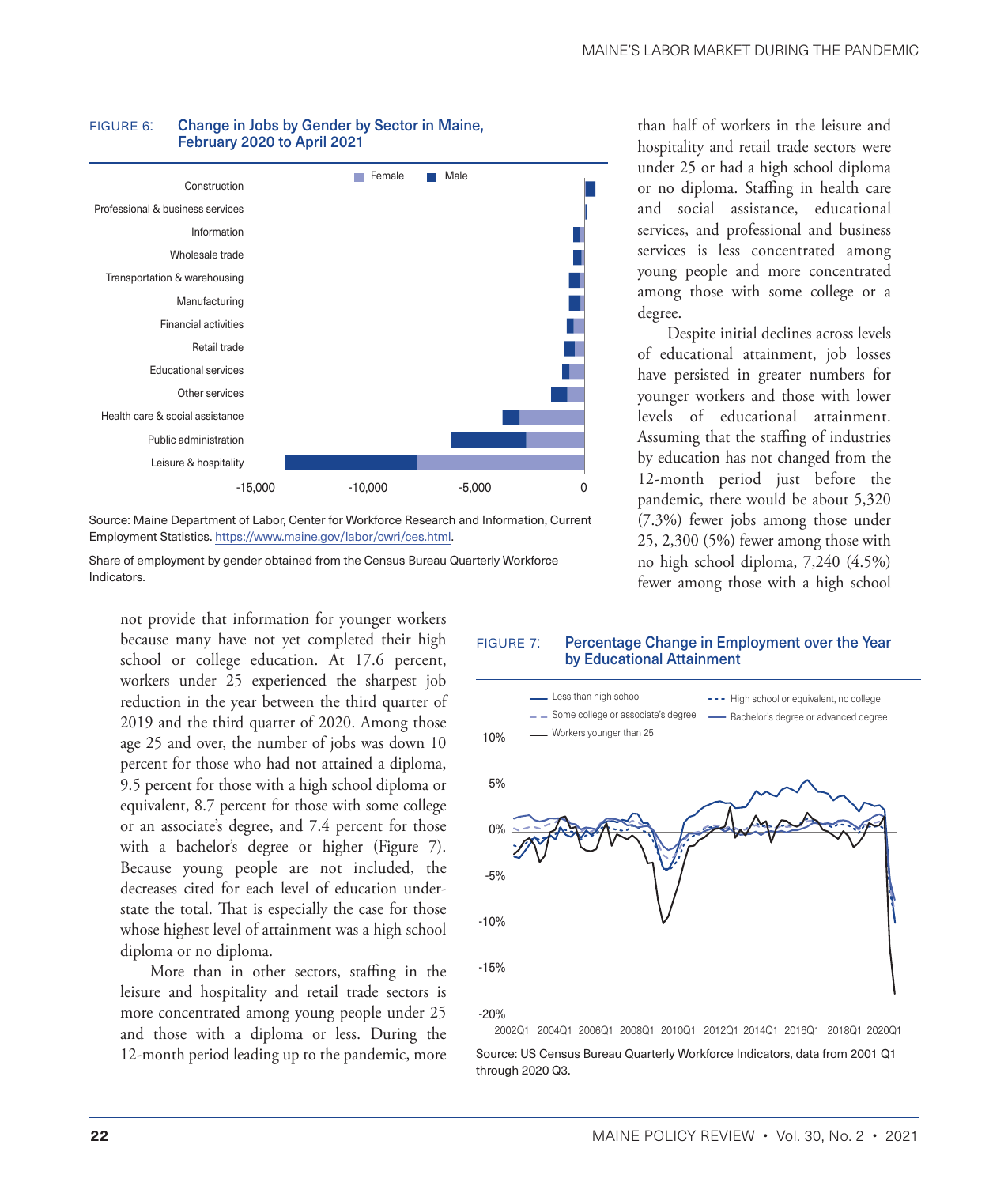<span id="page-7-0"></span>diploma, 7,970 (4.6%) fewer among those with some college or associate's degree, and 6,080 (4.3%) fewer among those with a bachelor's degree or higher.

The reality, though, is that the staffing composition within industries has changed in ways that we cannot yet measure. Layoffs in educational services were more likely among bus drivers, crossing guards, cafeteria workers, janitorial and maintenance staff, and others who generally have lower levels of educational attainment than teachers and administrators, who were not laid off in large numbers. Similar patterns occurred in other industries: servers and housekeepers were laid off in larger proportions than managers in restaurants and hotels, and daycare workers were laid off in larger numbers than nurses in healthcare and social assistance.

# UNEMPLOYMENT INSURANCE CLAIMS

Claims from Maine's unemployment insurance<br>
System depict a similar pattern of job loss as shown in the preceding analysis. Since April 2020, 55 percent of claimants for unemployment insurance across all state and federal programs were women. The gender gap among claimants peaked in June 2020 with women making up 57 percent of total claimants, which gradually decreased to 51 percent in spring of 2021 (Figure 8).

The unemployment claims data align with our earlier analysis with respect to job losses by educational attainment as well. However, unemployment insurance claims data may not capture certain labor market dynamics, for example, young people and those with lower educational attainment may be less likely to have the work history to qualify for benefits and therefore less likely to appear in the data. As such, people with higher levels of education may be overrepresented in claims data relative to those with less education. The number of claimants with four years of college or higher decreased from 24,600 in May to just over 7,000 by October. Over the same period,

the number of claimants with a high school diploma or less filing a continued claim decreased from about 34,000 to 15,500 (Figure 9). While the reduction in the number of claimants with lower levels of educational attainment





Source: Maine Department of Labor, Bureau of Unemployment Compensation. Program to Measure Insured Unemployed Statistics (PROMIS). [https://www](https://www.maine.gov/labor/cwri/ui1.html) [.maine.gov/labor/cwri/ui1.html](https://www.maine.gov/labor/cwri/ui1.html). These data come from a monthly snapshot of claimants filing a continued claim in any program described above, during the week that includes the 12th day of the month.

#### figure 9: Count of Claimants by Educational Attainment



Source: Maine Department of Labor, Bureau of Unemployment Compensation. Program to Measure Insured Unemployed Statistics (PROMIS). [https://www.](https://www.maine.gov/labor/cwri/ui1.html) [maine.gov/labor/cwri/ui1.html.](https://www.maine.gov/labor/cwri/ui1.html) These data come from a monthly snapshot of claimants filing a continued claim in any program described above, during the week that includes the 12th day of the month.

indicates robust labor market recovery, the recovery has not occurred as quickly for this group[.5](#page-9-0)

The share of the total claimant population with four years of college or higher quickly increased from about 15 percent to 25 percent during the early months of the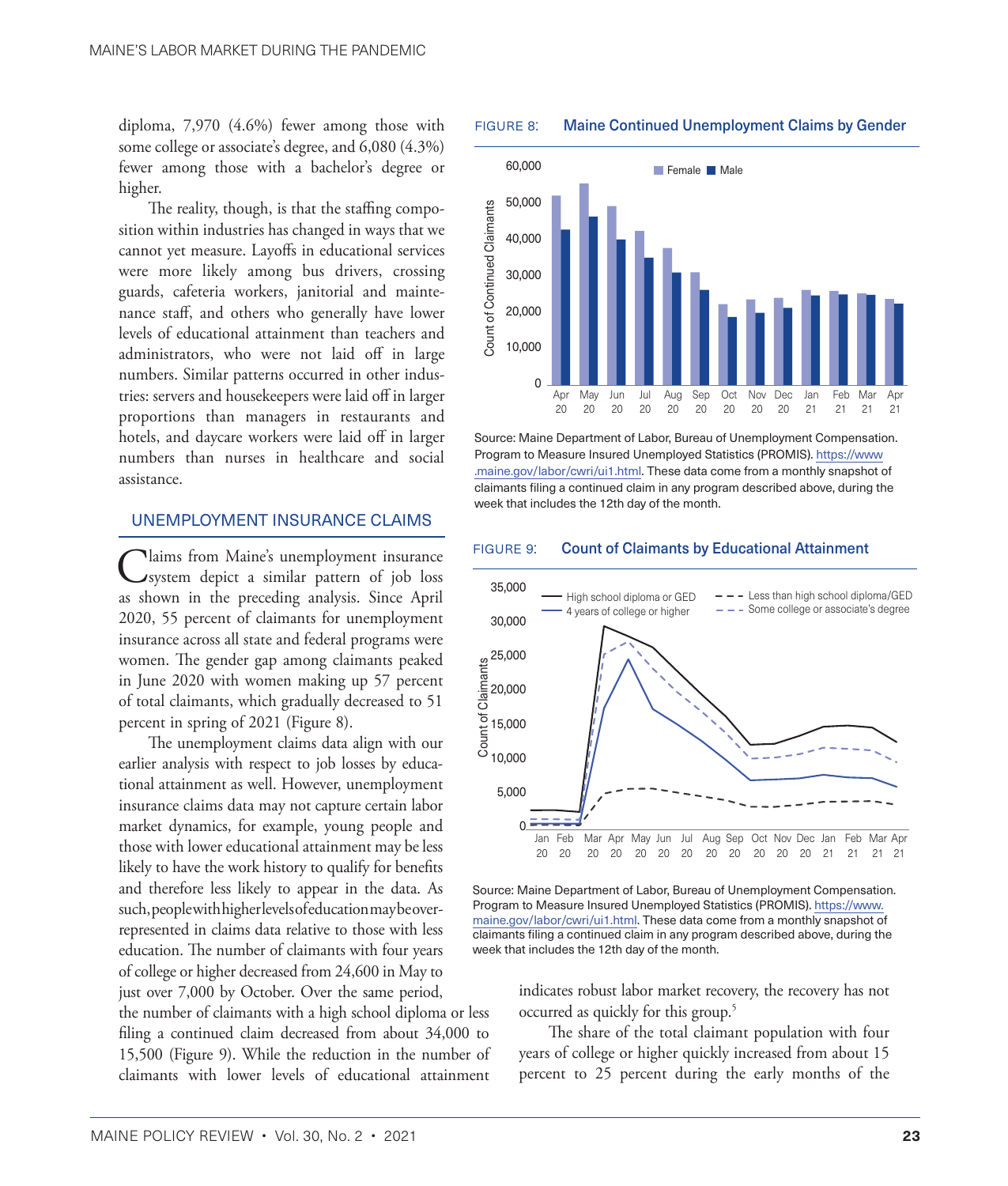

#### figure 10: Distribution of Total Claimants by Educational Attainment

Source: Maine Department of Labor, Bureau of Unemployment Compensation. Program to Measure Insured Unemployed Statistics (PROMIS). [https://www](https://www.maine.gov/labor/cwri/ui1.html) [.maine.gov/labor/cwri/ui1.html](https://www.maine.gov/labor/cwri/ui1.html) These data come from a monthly snapshot of claimants filing a continued claim in any program described above, during the week that includes the 12th day of the month.

pandemic (Figure 10). Throughout the economic recovery that followed, the share of the total claimant population with four years of college or higher decreased while the share of claimants with a high school diploma or no diploma continued to climb, indicating that joblessness is persisting in this group at a higher rate than those with higher levels of educational attainment.

## IMPLICATIONS

While the labor market recovery to date has been swift,<br>substantial employment gaps remain compared to the period before the pandemic. Some of these employment gaps may persist in the long run, while other industries may see employment growth. Ice at al. ([2021\)](#page-9-2) identified how some potential long-term effects induced by the pandemic could change the landscape of employment in the US Bureau of Labor Statistics 10-year employment projections. These long-term effects would require some workers and employers to reevaluate their position in the economy.

One such example is the extent to which telework becomes a permanent part of the work environment for the types of jobs identified above. The permanent adoption of telework may result in decreased demand for

commercial office spaces, as well as for a variety goods and services typically consumed by a commuting workforce near their place of work. This could affect coffee shops and restaurants, dry cleaners, fitness centers, and business that supply cleaning, construction, maintenance and repair services, serving clients with commercial workspaces. Workers permanently incorporating telework may reallocate spending away from centralized business districts. These changes in demand for goods and services would lead to longer-term reductions in demand for labor working in the provision of such goods and services. Some of this spending could be reallocated toward home renovations and a similar bundle of goods and services concentrated around the place of residence rather than place of employment for remote workers.

The continued labor market recovery of sectors most affected will depend upon the extent to which consumers and workers reengage in economic activities to the same capacity as before the pandemic.

The experience of the public health crisis could lead to other long-term economic changes if consumers prefer to avoid interpersonal contacts, incorporating a permanent substitution of e-commerce for in person retail shopping and a reduction in spending on travel, hotels, restaurants and bars, at movie theaters, concerts, museums, sporting events, and casinos. Some workers, particularly those affected by job loss or who feel at risk at their place of work, will permanently alter their labor supply decision and seek to transition away from the sectors affected most. While leisure and business travel have recovered substantially, the continued use of virtual conferences and meetings may lead to long-lasting reductions in demand for business travel and related services. All of these potential changes could lead to longer-term reductions in demand for labor and affected workers may need to find employment in other sectors of the economy and may seek additional training or education to facilitate this transition.

While some industries may see long-term declines in employment due to the pandemic, other industries may experience employment gains. Research and development in the physical, engineering, and life sciences, and pharmaceutical and medicine manufacturing are industries that may see increases in employment. Continued integration of